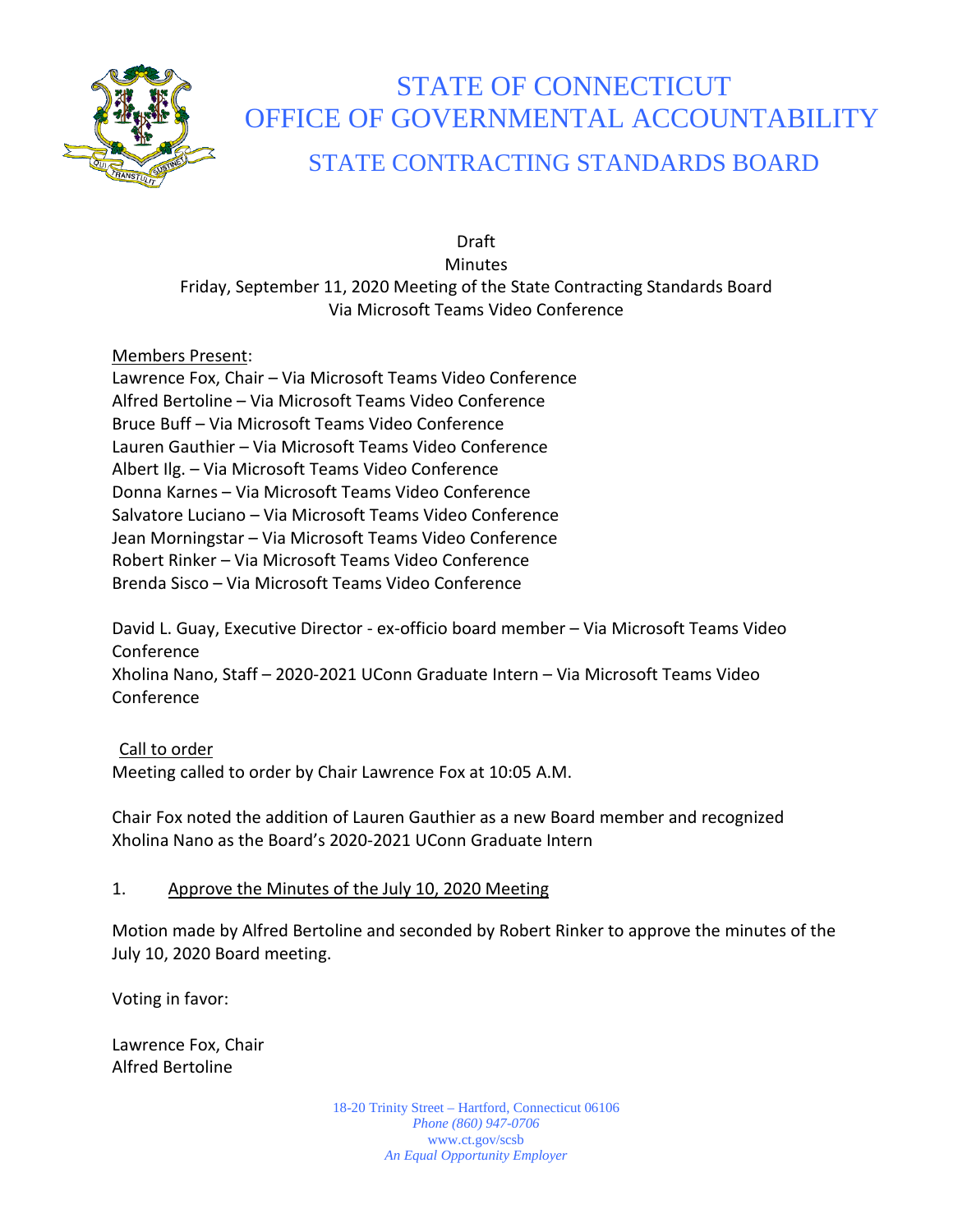Bruce Buff Albert Ilg Donna Karnes Salvatore Luciano Jean Morningstar Robert Rinker Brenda Sisco

No votes no.

Abstaining: Lauren Gauthier due to her appointment as a member was after the July 10, 2020 meeting.

## 2. Report from the Sec. 4e-36 Contested Solicitations and Awards Subcommittee

Subcommittee Chair Robert Rinker reported that no matters were pending before the Subcommittee.

#### 3. Privatization Contract Committee Report

Privatization Contract Committee Chair Lawrence Fox reported that no matters were pending before the Committee. Chair Fox also reported that he is still considering whom to appoint to the Committee due to the untimely passing of Charles Casella.

## 4. Work Group Reports

## a. Report from Audit Work Group

With the absence of Audit Work Group Chair Thomas Ahneman, Executive Director David Guay reported that the responses from agencies currently due to report is October 13, 2020.

## b. Data Analysis Work Group

Data Analysis Work Group Chair Alfred Bertoline reported that Executive Director Guay has been granted direct access to Core-CT data. Chair Bertoline, Albert Ilg and Executive Director Guay met via video conference with Professor Mohamed Alkadry, Department Head of the UConn Department of Public Policy to discuss his national benchmark study of contracting and procurement and the applicability to applying Connecticut's data into a study.

> 18-20 Trinity Street – Hartford, Connecticut 06106 *Phone (860) 947-0706*  www.ct.gov/scsb *An Equal Opportunity Employer*